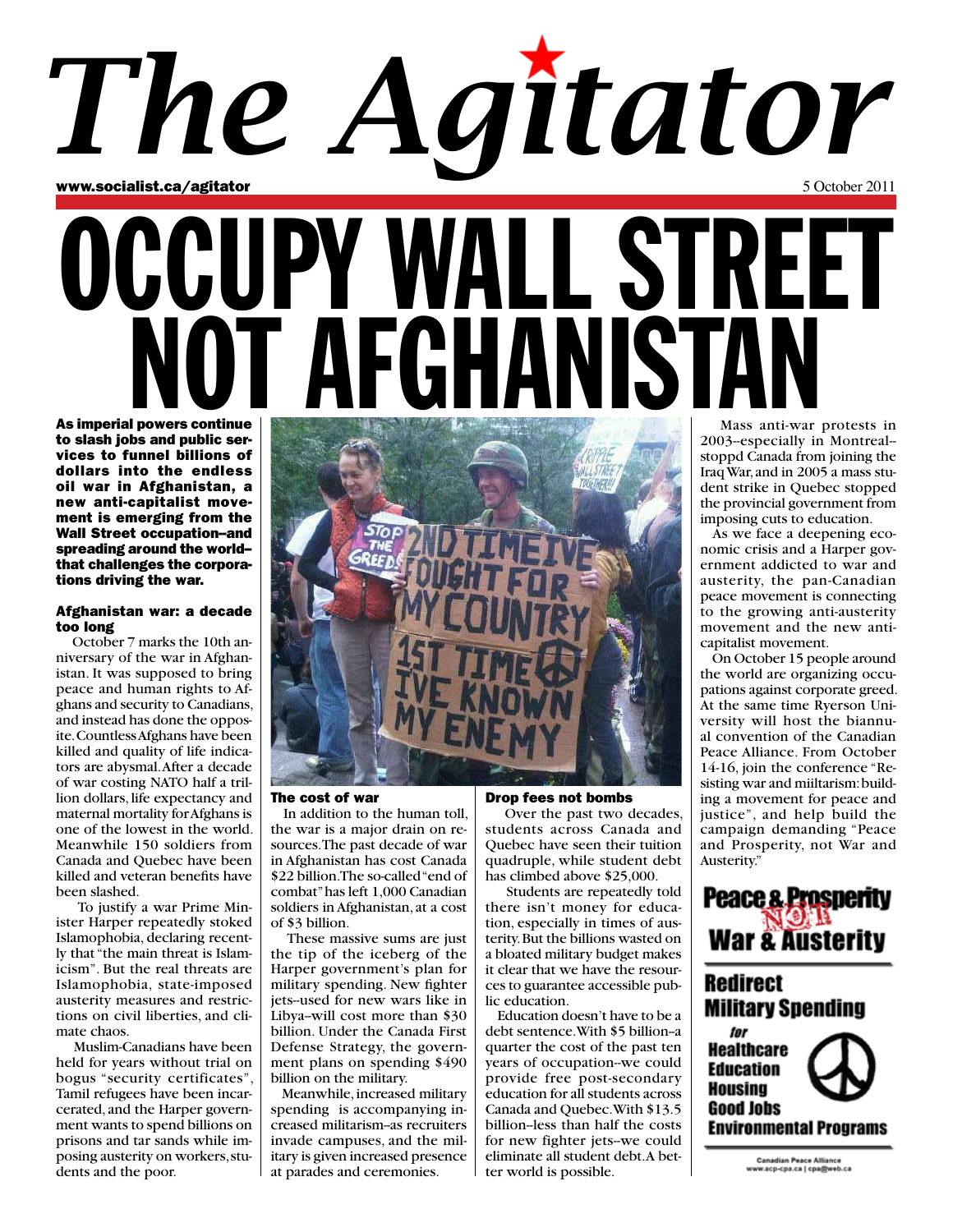# reen world is possible

Long before talk of climate change, the tar sands, or gas-guzzling SUVs, Marx analyzed capitalism's assault on our planet. Summarized by John Bellamy Foster in Marx's Ecology, Marx had a very deep under-<br>standing of ecology, the changing relation- ship between nature and society, and the way in which capitalism destroys the natural world, and how a green world is possible.

 A central feature of capitalism is the drive to accumulate profit. One of the ways it does this is through the ever-in- creasing use of resources, including the extraction of raw materials from the environment to fuel new means of expanding production. Radical en- vironmental sociologists used Marx's critique of capitalist political econ- omy to develop three interrelated ideas: the metabolic rift, the treadmill of production the second contradiction of capitalism.

## Metabolic rift

 Marx focused on how the capitalist mode of pro- duction changed society's relationship with nature, creating a "metabolic rift".

 Capitalism physically drove people off the land and into cities to work as labourers in the pro- duction of commodities, creating an inherently unsustainable system.

 As Marx wrote, "capital- ist production collects the population together in great centres…disturb- ing the metabolic inter- action between man and the earth, i.e. it prevents the return to the soil of its constituent elements consumed by man in the form of food and cloth-<br>ing, hence it hinders the operation of the eternal natural condition for the

 lasting fertility of the soil. All progress in capitalist agriculture is a progress in the art, not only of robbing the worker, but of robbing the soil; all progress in increasing the fertility of the soil for a given time is<br>a progress toward ruining the more long-lasting sources of that fertility. Capitalist production, therefore, only develops the technique and the degree of combination of the social process of pro- duction by simultaneously undermining the original source of all wealth—the soil and the worker."

## Treadmill of production

The treadmill of pro-<br>duction describes capital-<br>ism's need to continu-<br>ally increase the scale of energy and raw material production as part of its quest for profit and ac- cumulation, until Earth's capacity has been reached.

 A strong example of this is the quest for oil. Now that we have reached peak oil, the ruling class is forcing workers to extract oil from the

deepest and dirtiest sources, like the tar sands and deepwater drilling.

## Second contradic-<br>tion of capitalism

 The second contradic- tion of capitalism refers to the ways that this endless<br>drive for profit and accumulation destroys the natural system it relies on—it takes resources from a finite world and pumps waste, in the form of pollution, back into its resource base, thereby destroying it.

 Nothing illustrates this concept better than the energy industry, which relies so heavily, on the production and use of fos- sil fuels—most notably oil, gas and coal—which are in turn the major contribu- tors to green house gas emissions, which are the cause of global warming.

 Through its addiction to oil, capitalism threatens our survival not only by contributing to global warming, but the pur- suit of oil has led to imperialist interven- tion and wars.

## System change

 Capitalism and sus- tainability are antagon- isms. In order to build a sustainable would, we need to fundamentally transform the way we humans relate to nature, and resistance movements around the world are showing glimpses of how.

 From South Africa to India to France, workers fighting austerity have shut down oil production and car factories. Around the world there is a growing movement demanding good green jobs for all, to solve the economic and ecological crises together.

 The strength of Marx's ecology is that by iden- tifying human labour as central to our relationship with nature, it reveals the growing force capable of restoring a sustainable world: the working class, who collectively have the power to "govern the human metabolism with nature in a rational way, bringing it under their own collective control.

Melissa Graham, Toronto

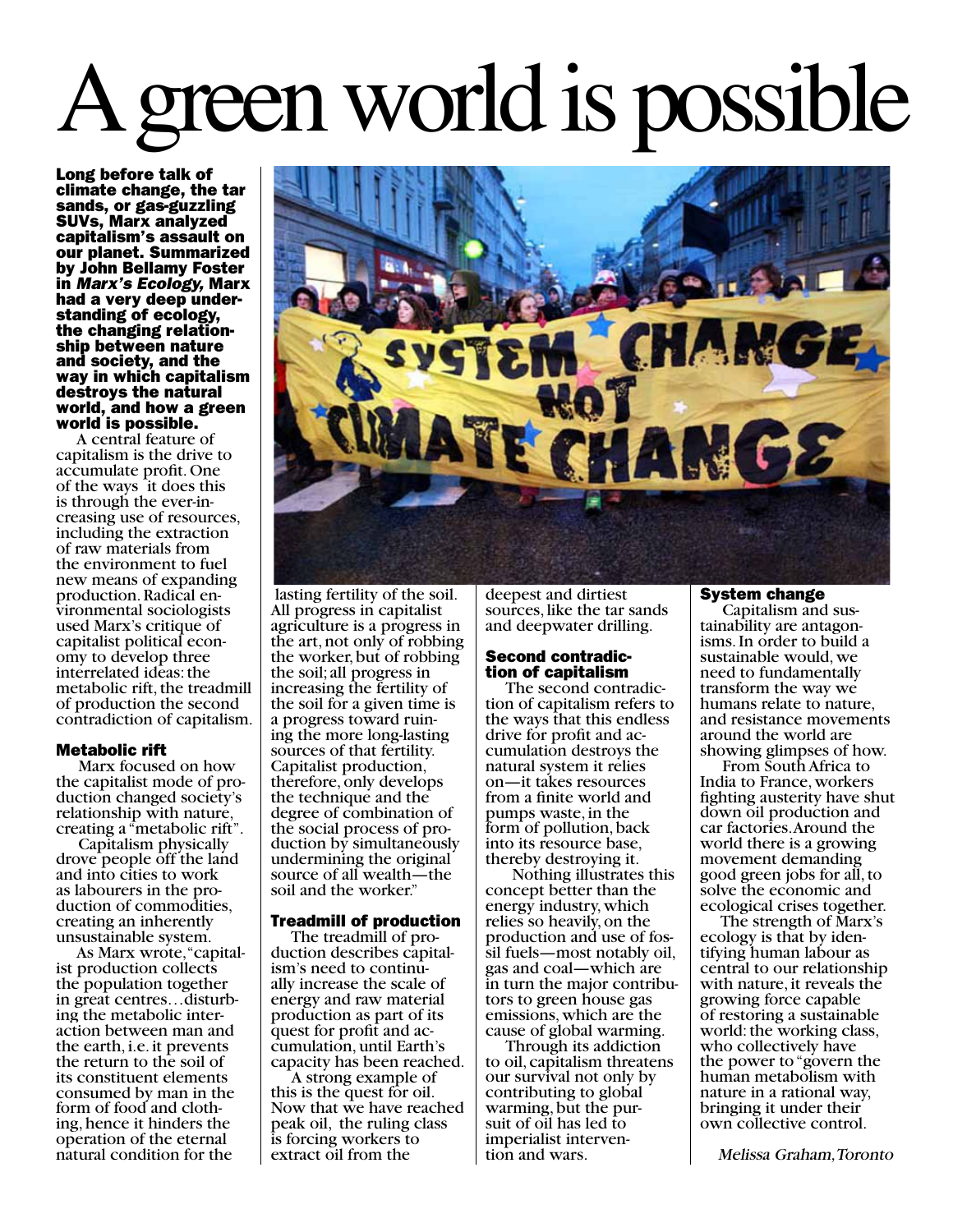## Protesting war, tar sands and austerity

Protesters greet war criminal Dick Cheney in Vancouver

#### Protesters rallied outside the exclusive Vancouver Club as former US Vice-president Cheney arrived to promote his book to supporters who paid \$500 each.

 In the book he defends the torture his government authorized and the illegal invasion of Iraq that killed over one million people.

 "Overwhelming evidence of torture by the Bush administration, including at least two cases involving Canadian citizens, obligates Canada to investigate Cheney to comply with the Convention Against Torture," Human Rights Watch said.

 Despite these obligations written into Canadian law, our government allowed Cheney to freely enter and leave the county again.

 This is unlike American and British peace activists who have been barred from entering Canada, and several American Iraq-War resisters who have been deported.

 "We're very angry that he has chosen Vancouver as the first location outside of the United States to do a book tour event, and we feel it's important that citizens of Vancouver show that we won't tolerate a war criminal coming and speaking in our town," said Derrick O'Keefe, co-chair of the StopWar Coalition.

 "We're going to keep protesting until we get a government that respects international law, takes a stand against torture."

Bradley Hughes, Vancouver

## Thousands oppose tar sands on Parliament Hill

The tar sands are truly the stuff of nightmares. Harper and big oil have conspired to turn vast forests in Alberta into toxic deserts that stretch as far as the eye can see.

 They've destroyed water systems and communities alike for the sake of profit. But on September 26, the people fought back.

 Over 2,000 people converged on Parliament Hill, protesting the government's support for the Alberta tar sands and the Keystone pipeline XL.

 Two hundred people were arrested attempting to stage a sit-in in the House of Commons. The police were kind enough to let Dennis Bevington, NDP MP from the riding of Western Arctic, into their cordoned area so he could show his support.

 Despite the seriousness of the issue at hand, the rally never once turned for the worse. But neither police nor protester ever resorted to violence and the mood was triumphant.

 Now it is time for us to build on this action and continue the fight for climate and social justice.

Shane Davis-Young, Ottawa

## Wall Street occupation spreads

### Since September 17, hundreds have camped out in Liberty Plaza and organized daily general assemblies and demonstrations.

 While originally built very loosely without clear strategy or demands and instead

just calling on others to "join us", the occupations have clearly touched a nerve and have drawn a lot of support.

 The movement gained solidarity as its peaceful protesters were targeted by police and beaten, pepper-sprayed and arrested en masse. Combined with some not-too-subtle hints at repression by mayor Michael Bloomberg, the attacks and kettling tactics displayed by the NYPD most recently on the Brooklyn Bridge has drawn the sympathy and support of a wide layer of the public from the mainstream media.

 The messages coming out of the OWS is that "we are the 99 per cent"; we are in debt, out of work, and the system is hurting us; we are not the richest one per cent and we want something more.

 This sentiment is reaching people across America and the world and drawing support from forces beyond the angry young people who started the occupation. It has drawn the support of the United Steelworkers, SEIU 1199, the National Nurses United coalition, and the train and bus drivers of Transport Workers Union local 100, who are now refusing to transport those arrested at the demonstrations. It has also inspired solidarity marches from the United Federation of Teachers, New York Communities for Change, SEIU, TWU and over 700 pilots from the Air Line Pilots Association. Marines have even offered to act as protection from the police and some police are refusing to police the demonstrations.

 The movement is coming to Canada as solidarity occupations are planned in Toronto, Ottawa, Vancouver and Montreal.

Peter Hogarth, Toronto

## Solidarity builds for McGill support staff

Over 1,700 clerical workers, library assistants and technicians (represented by MUNACA) at McGill university have been without a contract since November 2010 and went on strike Septembe 1.

 McGill's reaction has been severe. A Quebec labour board inspector found McGill using scab labour in some departments. McGill then got an injunction from the Quebec superior court limiting picket lines to groups of 15 and to within four metres of all McGill property. McGill has also banned wearing t-shirts and buttons supporting the strike. A student union (SSMU) VP Finance and Operations refused to remove his button and was denied entry to a management career fair recently held at the Hotel Omni.

 Shocked by McGill's attempt to silence on-campus support for strike members, faculty and students covered their mouths with tape and marched on-campus. Support staff have been receiving widespread solidarity coming in. Pictures of students holding "I heart MUNACA" signs along with other support efforts can be found at www. facebook.com/McGillStrike.

 Hundreds of unionized Quebec workers recently joined McGill students and faculty in a solidarity rally. Other on-campus unions have issued support statements and also joined the rally. The undergrad student union and the McGIll postgraduate student society have passed motions supporting the union, and the Mobilization Committee-a student committee--walked out of calsses and marched to join the rally.